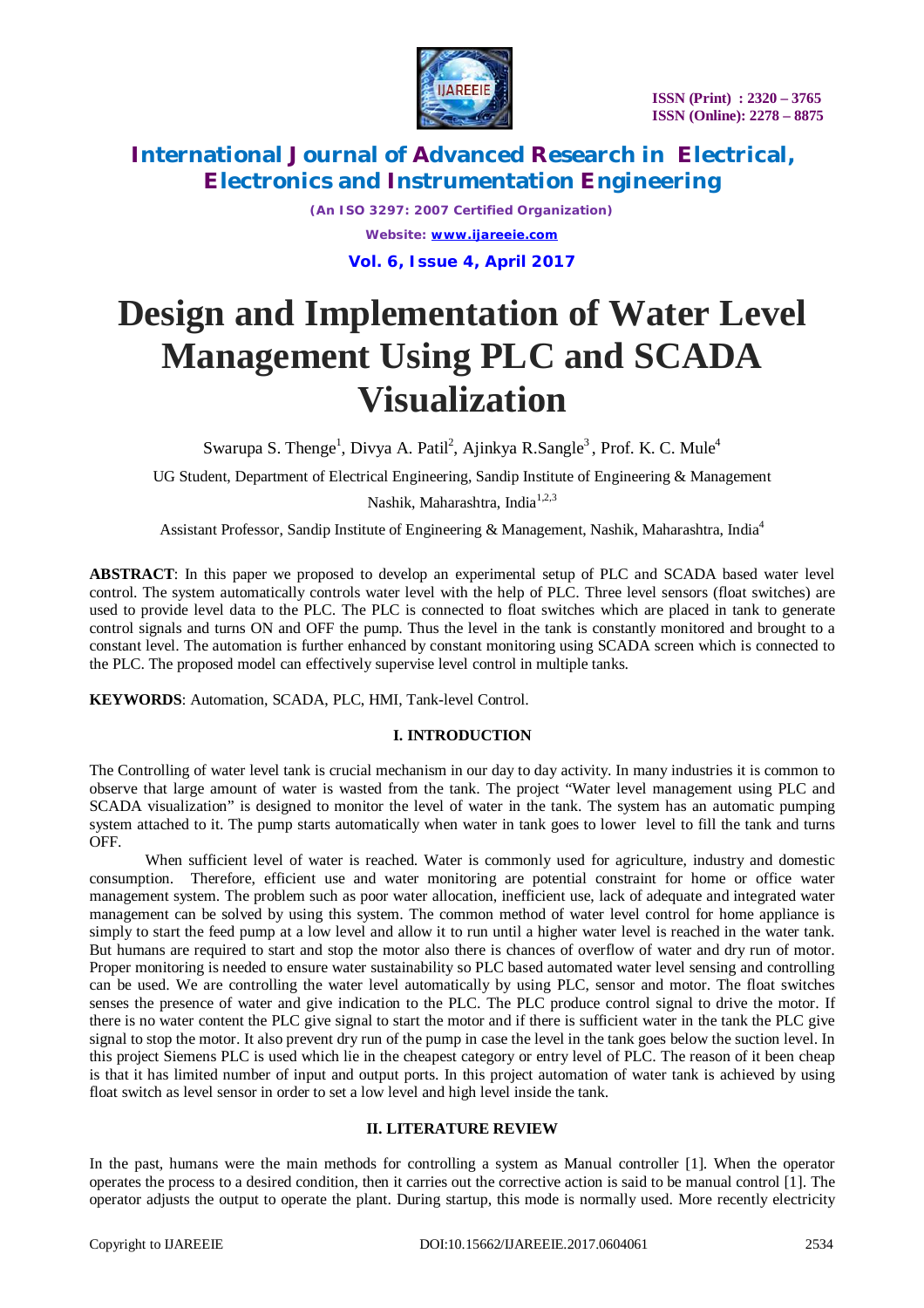

*(An ISO 3297: 2007 Certified Organization)*

*Website: [www.ijareeie.com](http://www.ijareeie.com)*

### **Vol. 6, Issue 4, April 2017**

has been used for control and early electrical control was based on Conventional control system [1]. Conventional control system comprises electromagnetic relay, timer, and switch etc. It can be used to control a specific process operation. But in the process if any changed is required then whole control system has to be changed and also rewiring is need. The development of low cost computer has brought the most recent revolution. Relays are used to operate automated machines, and these were interconnected using wires inside the control panel. In some cases a control panel covered an entire wall. Some relays need to be replaced as lifetime of relay contacts was limited. If any replacement was required, machine needs to be stopped and hence production also. Also, sometimes it could happen that there was not enough room for necessary changes. As far as maintenance, electricians had to be very skill full in finding errors. In short, conventional control panels proved to be very inflexible. As explained above in manual or conventional control there are some drawbacks due to this case we forced to make automatic control system using PLC.

### **III. GENERAL OBJECTIVE**

The purpose of the project is to maintain liquid to a required level to any control system. To reduce manual operation and get better accuracy PLC is used in this work.

- *A. Specific objective*
- ❏ To monitor and maintain the liquid level in the tank
- ❏ To developed an Automatic water monitoring system
- ❏ To incorporates an interactive medium between the end user and the machine
- ❏ To develop controller using PLC as programming
- ❏ To prevent an accident by over filling an open tank
- ❏ To monitor overfilling of tank
- ❏ To avoid over pressure condition in closed tank
- ❏ To avoid wastage of Water
- ❏ To prevent over labor of the pumping Machine
- ❏ Since the demand of electric city is very high, Automatic water level control saves energy
- ❏ There are two scopes in this project. For the first scope which is hardware development are two main sections and those section are;
- ❏ To select input sensor
- ❏ To design PLC block diagram
	- For the second scope which is the software development, there are two main sections and that section are:
- 1. To develop a software using ladder logic diagram
- 2. To simulate the control system using software.

## **IV. SYSTEM COMPONENT DESCRIPTION**

*A. Float Switch*

A float switch is One of the reliable, well proven technologies for liquid level sensing. The float switch comprises a magnet contained within a float, as well as a magnetic reed switch contained within a fixed housing. The movement of a float due to changing liquid level, will cause the reed switch to operate (i.e. close or open) at a particular level. This tried and trusted technology is based on a relatively simple design that offers long term reliability without the need for the user to calibrate the switch. Many industrial processes needs devices that are able to sense the liquid level stored within various thanks or containers. The signals from these devices may be used to provide indication of the status.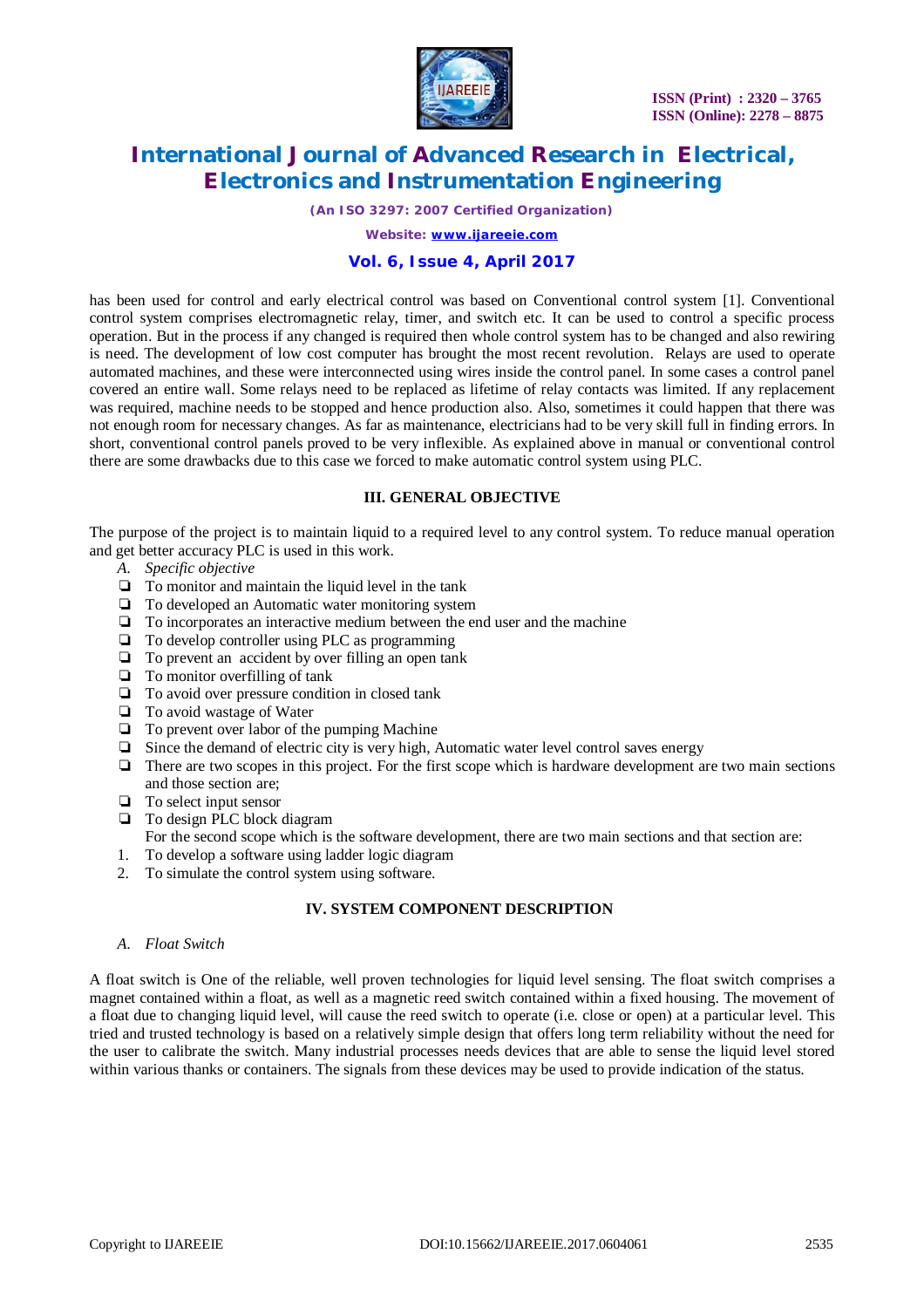

*(An ISO 3297: 2007 Certified Organization)*

*Website: [www.ijareeie.com](http://www.ijareeie.com)*

**Vol. 6, Issue 4, April 2017**



Fig4.1: Float Switch

## *B. SMPS*

It is an electronic power supply which is having switching regulator that converts electrical power efficiently .An SMPS transfer power from a DC or AC source, to DC loads, such as personal computer, by converting voltage and current characteristics . SMPS can be used in mobile phone charger, personal computer, etc. The efficiency of SMPS greater than that of linear regulators because the switching transistor dissipates little power when acting as a switch. But the disadvantages is the greater complexity, the low-pass filter must block generation of high amplitude, high frequency energy to avoid electromagnetic interference, a ripple voltage at the switching frequency & the harmonic frequencies[3].



Fig4.2 : Switched-Mode Power Supply (SMPS)

#### *C. Contactors*

A contactor is an electrically controlled switch used for switching an electrical power circuit, similar to relay except with higher current rating kilovolts.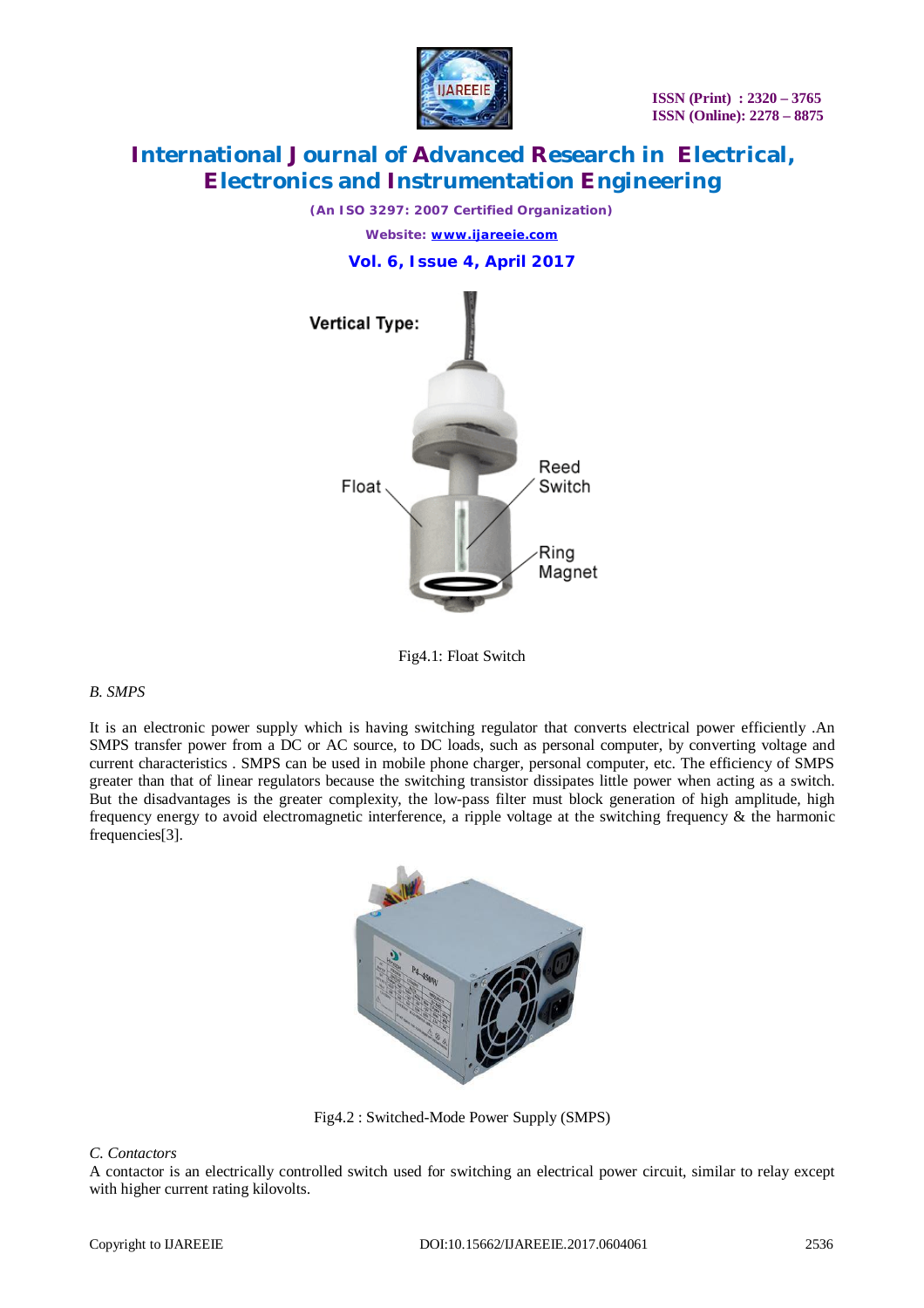

*(An ISO 3297: 2007 Certified Organization)*

*Website: [www.ijareeie.com](http://www.ijareeie.com)*

**Vol. 6, Issue 4, April 2017**



Fig 4.3 : Contactors

A contactor is controlled by a circuit which has a much lower level than a switched circuit. Contactor range from those having a breaking current of several amperes to thousands of ampere sand 24V DC to many

### *D. Human Machine Interface*

Through Human Machine Interface the user interacts with the system. By means of a GUI the current status of the system is communicated to the user. From the interface the user can also turn ON or OFF various functions.

#### *E. Programmable Logic Controller*

This serves as the main control unit of the system. The ladder logic is prewritten on a non- volatile memory. The ladder logic was implemented in Siemens SIMATIC manager. On basis of this logic the PLC takes its decisions. In our project Siemens S7-1200 was used. The S7-1200 enables space-saving and modular configurations. The slots are freely addressable as there are no slot rules. So a single S7-1200 in an industry can automate and monitor a large number of tanks. They are scalable in terms of their performance and are equipped with integrated IOs, integrated PROFINET interface for programming, HMI connection, distributed IOs and distributed drive architectures.



Fig4.5 : PLC S7-1200

The S7-1200 can be optimally adapted to yours individual requirement by means of pluggable signal modules and communication modules.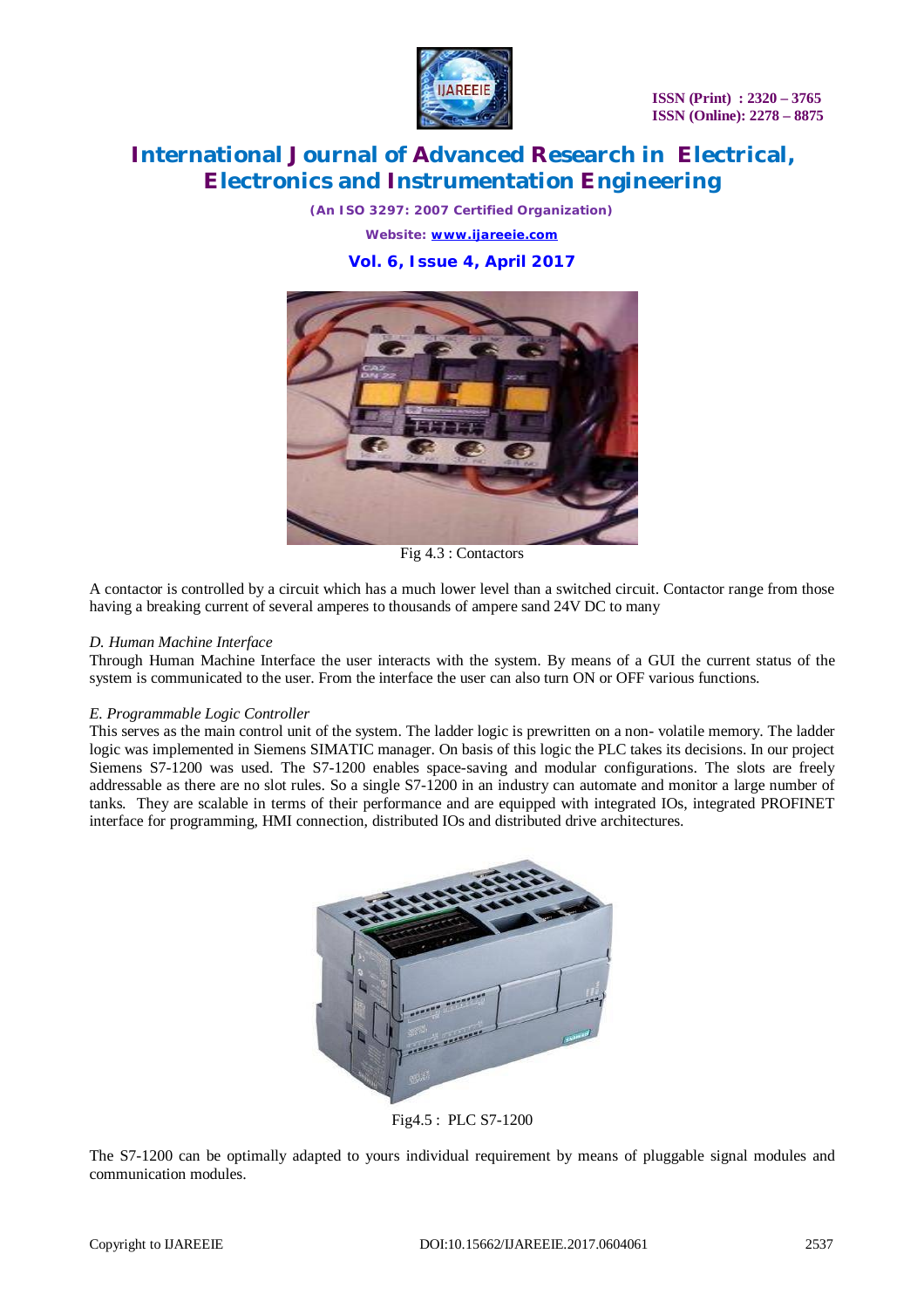

*(An ISO 3297: 2007 Certified Organization)*

*Website: [www.ijareeie.com](http://www.ijareeie.com)*

### **Vol. 6, Issue 4, April 2017**

#### *F. Relay and Motor*

A relay is an electrically operated switch. 8 pin relay is used in this project to protect the motor. A small aquarium motor is used in the system is to pump the water from the lower tank to the upper tank. The DC output of the PLC is converted into a signal compatible to effectively control the motor being used with the help of relay.

#### **V. DESIGN AND IMPLEMENTATION**

The overhead Tank is to be filled by a Pump. The pump will automatically start when the water level of Over Head Tank reaches below Low Level and stop when the level reaches High Level. Dry run is checked by the Low Level sensor of the Underground Tank [2]. In that case Pump will not run.The implementation is divided into three parts:-

- 1. Sensor Positioning
- 2. HMI Designing
- 3. Ladder Programming

*A. Sensor Positioning:* Three float switches were used to sense presence of water at required levels. The sensors are LT\_LL – Low Level Sensor lower tank (I 0.2), UT\_LL – Low Level Sensor Upper tank (I 0.0), UT\_HL – High Level Sensor Overhead tank (I 0.1) are placed.



*B. HMI Designing***:** The Human Machine Interface was created in WinCC Explorer [3]-[4]. We used tags for the communication of the PLC Ladder logic operation in the Simatic manager with the HMI. The created HMI is shown in Fig below. The whole project is shown along with the sensor positions.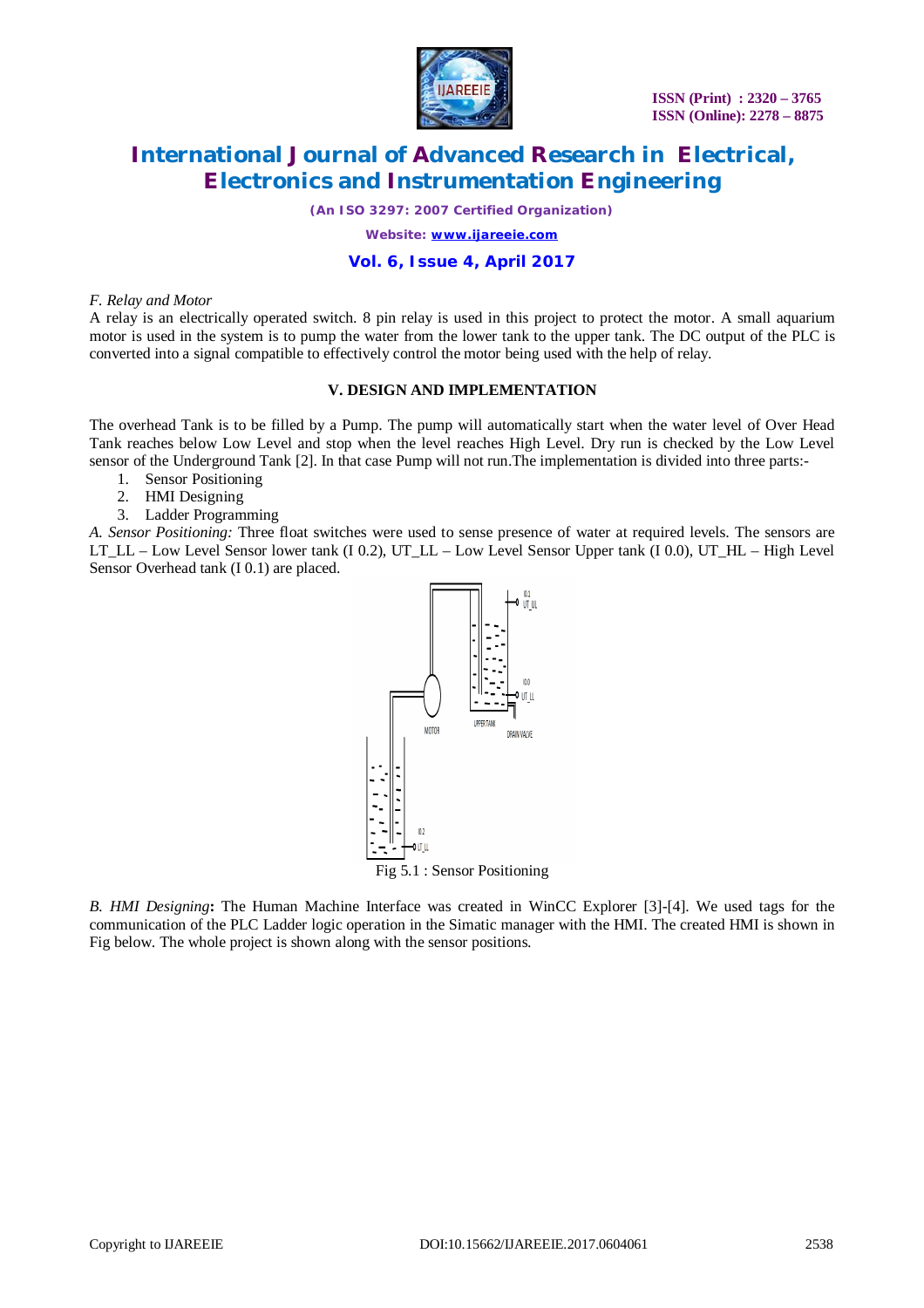

*(An ISO 3297: 2007 Certified Organization)*

*Website: [www.ijareeie.com](http://www.ijareeie.com)*

## **Vol. 6, Issue 4, April 2017**



Fig 5.2 : HMI Designing

*C. Ladder Programming:* The Ladder programming for the Siemens S7-1200 was done in Siemens Simatic manager [2].



Fig 5.3 : Ladder Programming

#### **VI. FUTURE SCOPE**

A digital type sensor such as proximity sensor can be used. One more sensor above the higher level can be place for continuously detecting the overflow of liquid and able to shut down the overall process if higher level sensor fails. Also, better pump and valve can be installed which performs very rapidly for the rising and dropping of water level in a lower tank and give much fast update of water level in the tank. By adding theft detection system theft of water which occurs at water distribution system can also be solved.